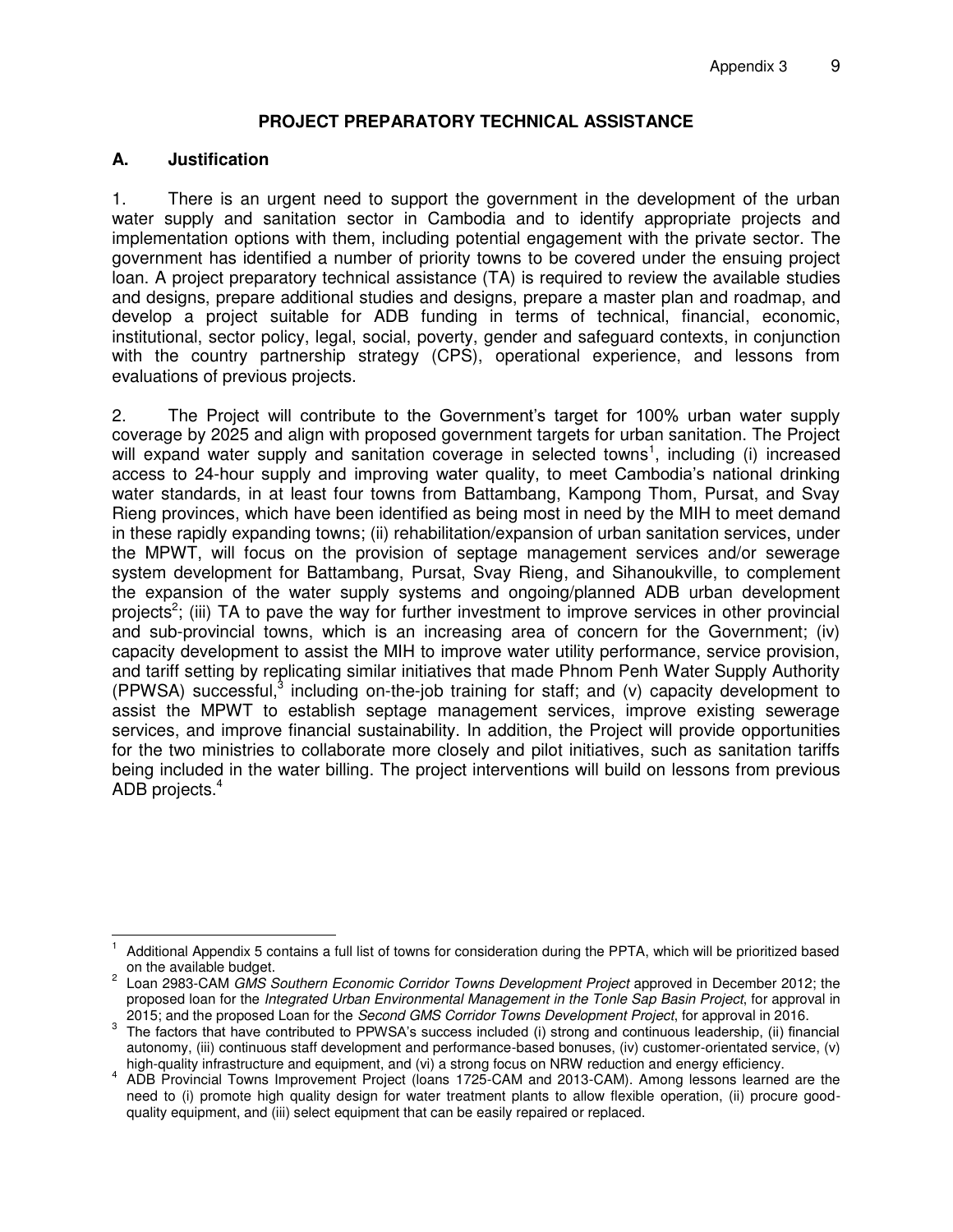## **B. Major Outputs and Activities**

3. The TA will be structured into two activities (i) technical pre-feasibility studies, cost estimates, and preliminary engineering designs for priority projects will be prepared by the Cities Development Initiative for Asia  $(CDIA)^5$  and (ii) project preparation and safeguards will be prepared by ADB's TA consultants. To provide more advanced studies and designs to be developed ready for project preparation and safeguards assessments, preparation of activity (i) will precede that of (ii). The CDIA Consultants will maintain close coordination and collaboration with the TA Consultants to ensure that financial and economic analyses are consistent with the project components and the outputs of the safeguards assessments are included in the proposed design of each component.

4. The CDIA activities are not covered by the TA but are planned to include (i) conduct rapid assessments for nine towns to confirm the final towns selected for the Project; (ii) review and assist in the update of long and medium term development plans for the sector; (iii) prepare a 20-year roadmap for increasing urban water supply and sanitation coverage; (iv) undertake technical feasibility studies and assist the EA to evaluate and prioritize subproject towns; (v) prepare cost estimates, (vi) prepare preliminary engineering designs for priority subprojects and sample bidding documents, (vii) prepare a procurement capacity assessment for the executing and implementing agencies; and (viii) detailed implementation and procurement arrangements. The preliminary list of project towns for rapid assessment and proposed focus is included Table A3.1.

| Table A3.1: Summary of Consulting Services Requirement |                     |                   |  |
|--------------------------------------------------------|---------------------|-------------------|--|
| Town                                                   | <b>Water Supply</b> | <b>Sanitation</b> |  |
| Battambang                                             | Yes                 | Yes               |  |
| Pursat                                                 | Yes                 | Yes               |  |
| Svay Rieng                                             | Yes                 | Yes               |  |
| Stueng Saen (Kampong Thom Province)                    | Yes                 | Yes               |  |
| Stoung (Kampong Thom Province)                         | Yes                 | No.               |  |
| Taing Krasang (Kampong Thom Province)                  | Yes                 | No.               |  |
| Mondul Kiri                                            | Yes                 | No.               |  |
| Serei Saophoan (Banteay Meanchey Province)             | No                  | Yes               |  |
| Sihanoukville                                          | No                  | Yes               |  |

**Table A3.1: Summary of Consulting Services Requirement** 

Source: Asian Development Bank

5. The TA will prepare (i) financial and economic viability and sustainability, including assessment of the project's cost recovery objectives, tariff setting mechanisms, affordability, financial management assessment, and financial analysis of entities; (ii) environmental and social soundness (including safeguards due diligence; documentation and consultations with affected households and other stakeholders; and preparation of other safeguards plans as required, based on social impact analysis); (iii) assessments of the capacity of MIH and MPWT

 $\overline{a}$ 5 CDIA is a regional initiative established in 2007 by the Asian Development Bank and the Government of Germany, with additional funding support from the governments of Austria, Sweden, Switzerland and the Shanghai Municipal Government. The Initiative provides assistance to medium-sized Asian cities to bridge the gap between their development plans and the implementation of their infrastructure investments. CDIA uses a demand driven approach to support the identification and development of urban investment projects in the framework of existing city development plans that emphasize environmental sustainability, pro-poor development, good governance, and climate change mitigation/adaptation. To facilitate these initiatives at city level, CDIA provides a range of international and domestic expertise to cities that can include support for the preparation of pre-feasibility studies for high priority infrastructure investment projects as one of several elements.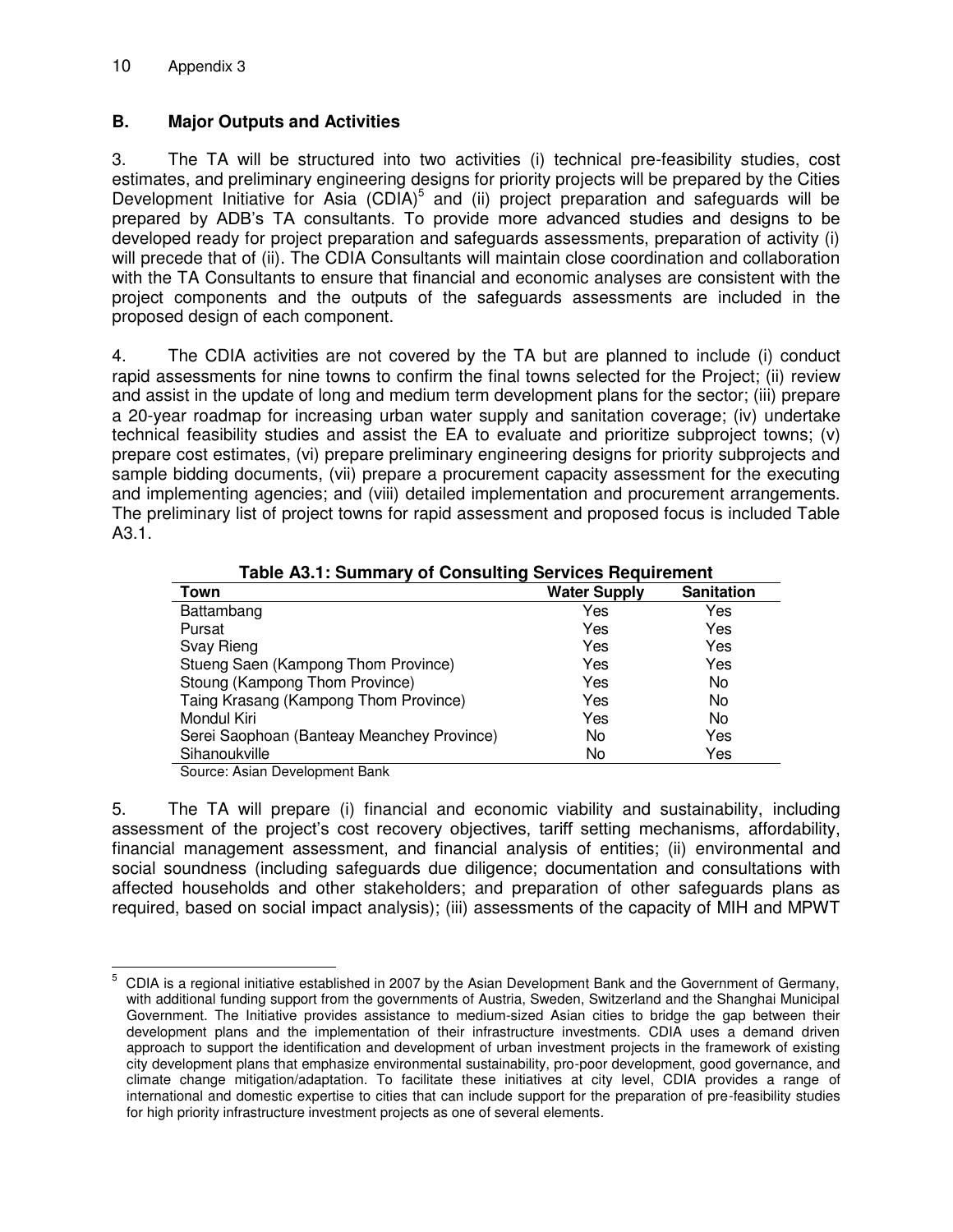to implement monitor safeguards; and (iv) prepare a program for institutional development and capacity building. The major outputs and activities of the TA are summarized in Table A3.2.

#### **Table A3.2: Summary of Major Outputs and Activities (including Proposed CDIA Activities in italics)**

|                                                                                                                               |                                                                                                                                                                |                          | <b>Expected</b><br><b>Completion</b> |  |  |
|-------------------------------------------------------------------------------------------------------------------------------|----------------------------------------------------------------------------------------------------------------------------------------------------------------|--------------------------|--------------------------------------|--|--|
|                                                                                                                               | Major Activities (CDIA tasks shown in italics to show links to the TA)                                                                                         | <b>Major Outputs</b>     | <b>Date</b>                          |  |  |
| 1.                                                                                                                            | <b>CDIA Preparatory Activities</b>                                                                                                                             | <b>CDIA</b> Inception    | 15 March 2016                        |  |  |
|                                                                                                                               | 1.1 Establish methodology and context                                                                                                                          | Report                   |                                      |  |  |
|                                                                                                                               | 1.2 Develop work program                                                                                                                                       |                          |                                      |  |  |
|                                                                                                                               | 1.3 Conduct rapid assessments                                                                                                                                  |                          |                                      |  |  |
| 2.                                                                                                                            | <b>ADB TA Preparatory Activities</b>                                                                                                                           | TA Inception             | 15 April 2016                        |  |  |
| 2.1                                                                                                                           | Conduct stakeholder Analysis and prepare Stakeholder Communication<br>Strategy <sup>6</sup>                                                                    | Report                   |                                      |  |  |
|                                                                                                                               | 2.2 Establish TA methodology for project preparation                                                                                                           |                          |                                      |  |  |
|                                                                                                                               | 2.3 Develop work program                                                                                                                                       |                          |                                      |  |  |
| З.                                                                                                                            | CDIA Sector Analysis, Data Collection, and Review of Government Proposals                                                                                      | <b>CDIA</b> Interim      | 31 May 2016                          |  |  |
| 3.1                                                                                                                           | Review sector strategy and recommend improvements                                                                                                              | Report                   |                                      |  |  |
|                                                                                                                               | 3.2 Refine project rationale                                                                                                                                   |                          |                                      |  |  |
|                                                                                                                               | 3.3 Review existing data and feasibility studies, and identify data gaps                                                                                       |                          |                                      |  |  |
| 3.4                                                                                                                           | Conduct Surveys and data collection                                                                                                                            |                          |                                      |  |  |
|                                                                                                                               | 3.5 Confirm and prioritize sub-projects for the selected towns                                                                                                 |                          |                                      |  |  |
| 4.                                                                                                                            | CDIA Roadmap and Pre-Feasibility Assessment:                                                                                                                   | CDIA Draft Pre-          | 31 August 2016                       |  |  |
| 4.1                                                                                                                           | Update existing and prepare new pre-feasibility studies                                                                                                        | Feasibility              |                                      |  |  |
|                                                                                                                               | 4.2 Prepare Roadmap                                                                                                                                            | Report                   |                                      |  |  |
|                                                                                                                               | 4.3 Prepare technical pre-feasibility studies for the selected towns                                                                                           |                          | 31 October                           |  |  |
|                                                                                                                               | 4.4 Prepare preliminary engineering designs for priority subprojects                                                                                           | CDIA Pre-                | 2016                                 |  |  |
|                                                                                                                               | 4.5 Prepare cost estimates and sample bidding documents                                                                                                        | <b>Final Feasibility</b> |                                      |  |  |
|                                                                                                                               |                                                                                                                                                                | Report                   |                                      |  |  |
| 5.                                                                                                                            | ADB TA Project Preparation and Due Diligence                                                                                                                   | <b>TA</b> Interim        | 31 July 2016                         |  |  |
| 5.1                                                                                                                           | Conduct stakeholder consultations                                                                                                                              | Report                   |                                      |  |  |
|                                                                                                                               | 5.2 Assess capacity of MIH and MPWT to implement safeguards                                                                                                    |                          |                                      |  |  |
| 5.3                                                                                                                           | Conduct financial management assessment of MIH and MPWT                                                                                                        | <b>TA Draft Final</b>    | 30 November                          |  |  |
|                                                                                                                               | 5.4 Assess economic and financial viability and sustainability and affordability<br>5.5 Assess social, poverty, and gender impacts and prepare SPRSS, GAP, SCS | Report                   | 2016                                 |  |  |
|                                                                                                                               | and PP                                                                                                                                                         | TA Final report          |                                      |  |  |
|                                                                                                                               | 5.6 Assess environmental and social impacts; prepare IEEs, RPs, and IPPs, as                                                                                   |                          | 31 January                           |  |  |
|                                                                                                                               | required                                                                                                                                                       |                          | 2017                                 |  |  |
|                                                                                                                               | 5.7 Develop detailed implementation arrangements                                                                                                               |                          |                                      |  |  |
|                                                                                                                               | 5.8 Institutional Strengthening and Capacity Development                                                                                                       |                          |                                      |  |  |
| 5.9                                                                                                                           | Identify key stakeholders and assess institutional capacity constraints                                                                                        |                          |                                      |  |  |
|                                                                                                                               | 5.10 Develop institutional capacity building plan                                                                                                              |                          |                                      |  |  |
|                                                                                                                               | 5.11 Prepare RRP, PAM, procurement plan, and financing plan                                                                                                    |                          |                                      |  |  |
| IEE = initial environmental examination; IPP = indigenous people plan; PAM = project administration manual; RP = resettlement |                                                                                                                                                                |                          |                                      |  |  |

plan; RRP = Report and Recommendation of the President, TA = technical assistance.

Source: Asian Development Bank.

<sup>—&</sup>lt;br>6 Using ADB guidelines and templates for preparation of Stakeholder Analysis and Stakeholder Communication Strategies.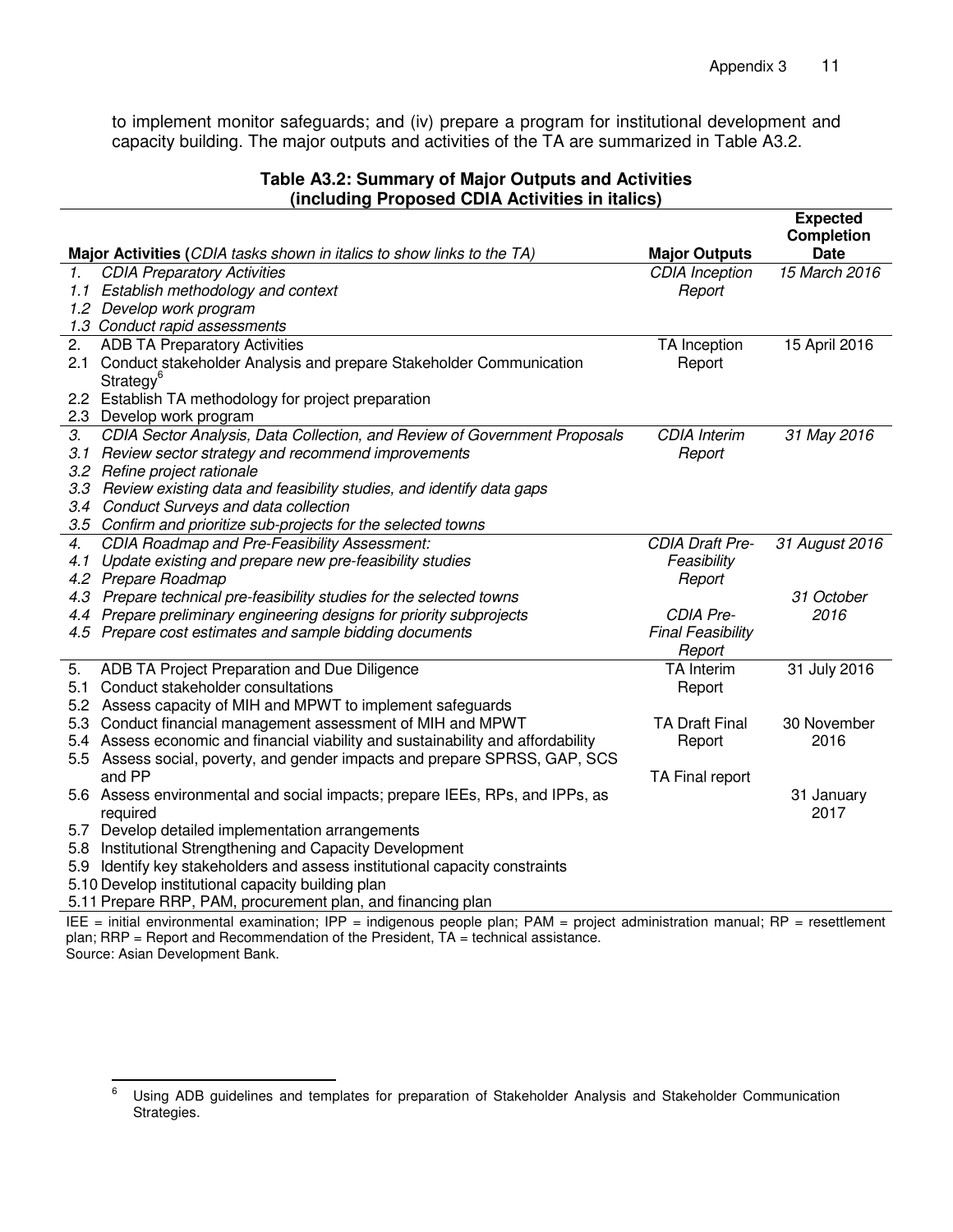## **C. Cost Estimate and Proposed Financing Arrangement**

6. The TA is estimated to cost \$700,000 equivalent financed on a grant basis, including (i) \$500,000 will be financed on a grant basis by the Cooperation Fund for Project Preparation in the GMS and in Other Specific Asian Countries and administered by ADB,<sup>7</sup> and (ii) \$200,000 from the TA Special Fund. CDIA will also be requested to finance upfront technical feasibility studies for the selected towns. The government will provide in-kind contributions including office space, where available, and counterpart staff. The government was advised that approval of the TA does not commit ADB to finance any ensuing project. The detailed cost estimate is presented in Table A3.3.

| Item |                                   |                                                                                                                                                                                                                                                                                                                                                                                                                                                                         | <b>Total Cost</b> |
|------|-----------------------------------|-------------------------------------------------------------------------------------------------------------------------------------------------------------------------------------------------------------------------------------------------------------------------------------------------------------------------------------------------------------------------------------------------------------------------------------------------------------------------|-------------------|
| А.   | <b>ADB Financing</b> <sup>a</sup> |                                                                                                                                                                                                                                                                                                                                                                                                                                                                         |                   |
|      | 1.                                | Consultants                                                                                                                                                                                                                                                                                                                                                                                                                                                             |                   |
|      |                                   | Remuneration and per diem<br>a.                                                                                                                                                                                                                                                                                                                                                                                                                                         |                   |
|      |                                   | International consultants (20 person-months)<br>Ι.                                                                                                                                                                                                                                                                                                                                                                                                                      | 418.0             |
|      |                                   | National consultants (25 person-months)<br>Ш.                                                                                                                                                                                                                                                                                                                                                                                                                           | 95.5              |
|      |                                   | International and local travel<br>b.                                                                                                                                                                                                                                                                                                                                                                                                                                    | 25.0              |
|      |                                   | Reports and communications<br>c.                                                                                                                                                                                                                                                                                                                                                                                                                                        | 5.0               |
|      | 2.                                | Equipment (computer, printer, etc.) <sup>b</sup>                                                                                                                                                                                                                                                                                                                                                                                                                        | 10.0              |
|      | 3.                                | Workshops, training, seminars, and conferences <sup>c</sup>                                                                                                                                                                                                                                                                                                                                                                                                             |                   |
|      |                                   | <b>Facilitators</b><br>a.                                                                                                                                                                                                                                                                                                                                                                                                                                               | 6.0               |
|      |                                   | Workshops/training<br>b.                                                                                                                                                                                                                                                                                                                                                                                                                                                | 20.0              |
|      | 4.                                | Land transportation <sup>d</sup>                                                                                                                                                                                                                                                                                                                                                                                                                                        | 16.0              |
|      | 5.                                | Surveys and investigations                                                                                                                                                                                                                                                                                                                                                                                                                                              | 30.0              |
|      | 6.                                | Miscellaneous administration and support costs                                                                                                                                                                                                                                                                                                                                                                                                                          | 20.0              |
|      | 7.                                | Representative for contract negotiations                                                                                                                                                                                                                                                                                                                                                                                                                                | 5.0               |
|      | 8.                                | Contingencies <sup>e</sup>                                                                                                                                                                                                                                                                                                                                                                                                                                              | 49.5              |
|      |                                   | Total                                                                                                                                                                                                                                                                                                                                                                                                                                                                   | 700.0             |
|      |                                   | Joint financing of \$500,000 from AFD and \$200,000 from ADB's TA special fund.<br>$\overline{a}$ $\overline{b}$ $\overline{b}$ $\overline{c}$ $\overline{a}$ $\overline{b}$ $\overline{c}$ $\overline{c}$ $\overline{c}$ $\overline{c}$ $\overline{c}$ $\overline{d}$ $\overline{d}$ $\overline{d}$ $\overline{d}$ $\overline{d}$ $\overline{d}$ $\overline{d}$ $\overline{d}$ $\overline{d}$ $\overline{d}$ $\overline{d}$ $\overline{d}$ $\overline{d}$ $\overline{$ |                   |

#### **Table A3.3: Cost Estimates and Financing Plan**  (\$'000)

b Technical Assistance Supervising Units need to report equipment purchased under TA budget to OAS Asset Management and Commercial Services in compliance with AO 4.02, Appendix 2, paragraphs 1.5 and 1.6. All equipment procured under the PPTA will be turned over to the EA upon completion of the PPTA, which will include

|                                                                                                      | the following:                                                                          |                             |          |          |
|------------------------------------------------------------------------------------------------------|-----------------------------------------------------------------------------------------|-----------------------------|----------|----------|
|                                                                                                      | Type                                                                                    |                             | Quantity | Cost     |
|                                                                                                      | Desktop and laptop computers with software, 1 color laser printer, 1 black and white    |                             | set      | \$10,000 |
|                                                                                                      | laser printer, 1 photocopy machine, and office furniture.                               |                             |          |          |
| Workshops, training, seminars, and conferences will be prepared and conducted by the TA consultants. |                                                                                         |                             |          |          |
|                                                                                                      | Purpose                                                                                 | Venue                       |          |          |
|                                                                                                      | Inception, interim, and final workshops                                                 | Government Offices or hotel |          |          |
|                                                                                                      | Vehicle (no ministry vehicles available)                                                |                             |          |          |
|                                                                                                      |                                                                                         | Expected length of use      |          |          |
|                                                                                                      | Vehicle bire for consultants use for fieldwork (multiple locations) and ligison purpose | 8 vehicle months            |          |          |

Vehicle hire for consultants use for fieldwork (multiple locations) and liaison purpose | 8 vehicle months <sup>e</sup> Contingencies may be used to engage additional international procurement expertise to assist the EA with advance actions, ADB procedures and documentation, and recruitment of the project implementation assistance consultant Source: Asian Development Bank estimates.

## **D. Consulting Services**

7. All consultants will be engaged through a firm(s), except the Finance Specialist and Economist, which will be recruited as individual consultants. The TA will require seven positions

THET THE COVERTHET THE GOVERNMENT CHANGE.<br>The Government of France.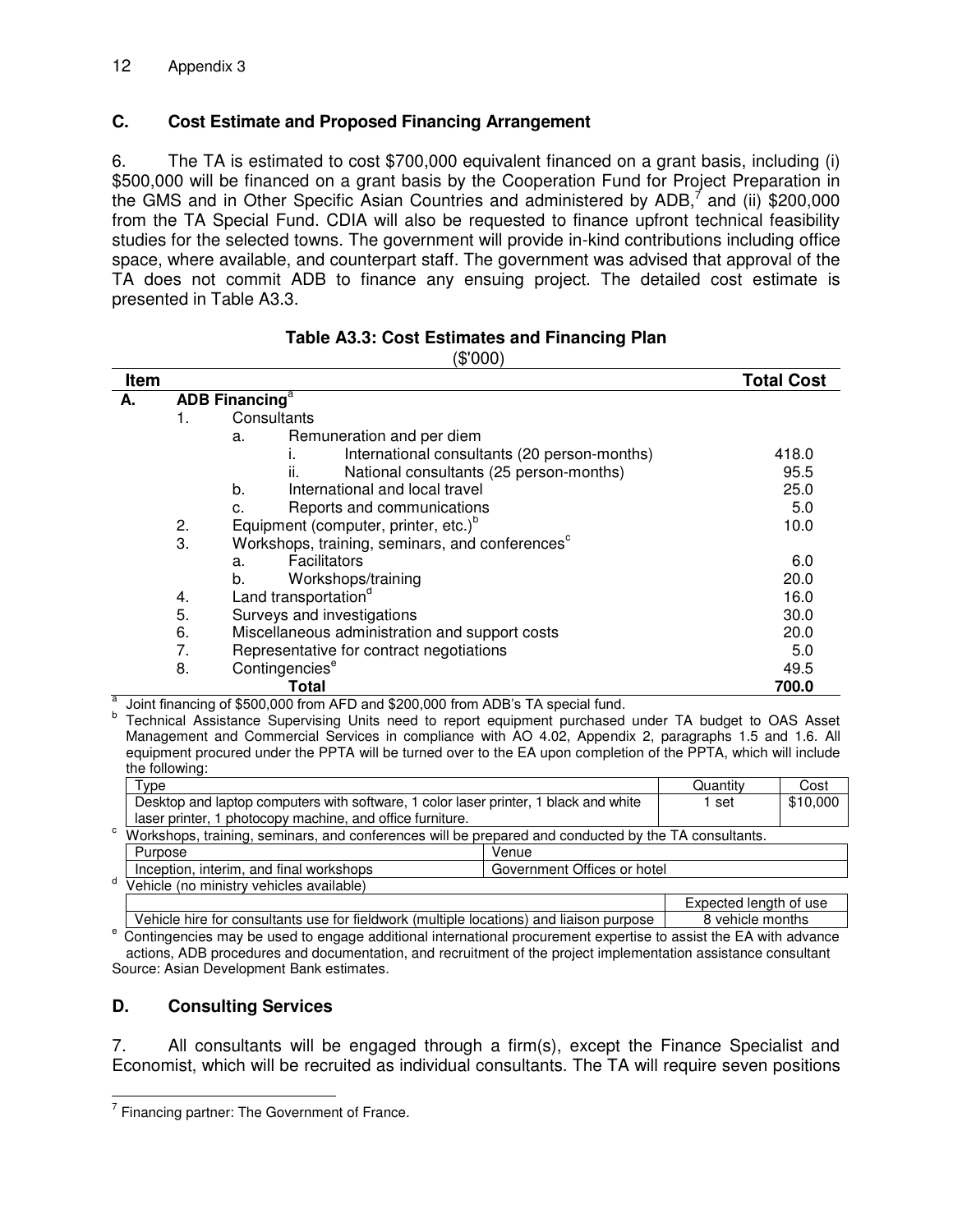and 20 person-months of international consulting services and 6 positions and 25 personmonths of national consulting services. ADB will select and engage consultants according to ADB's *Guidelines on Use of Consultants* (2013, as amended from time to time) and other arrangements satisfactory to ADB for the selection and engagement of national consultants. The quality and cost-based selection method, using the quality cost ratio of 90:10 will be followed, since a high degree of technical quality is required. Simplified technical proposals will be required. Table A3.4 summarizes the consulting services required.

| rable A3.4: Summary of Consulting Services Requirement |                |                                       |         |  |
|--------------------------------------------------------|----------------|---------------------------------------|---------|--|
| <b>International</b>                                   | <b>Person-</b> | <b>National</b>                       | Person- |  |
| <b>Name of Positions</b>                               | months         | <b>Name of Positions</b>              | months  |  |
| Team Leader/ Urban Water Supply and                    | 6              | Deputy Team Leader/ Urban Water       |         |  |
| <b>Sanitation Specialist</b>                           |                | Supply and Sanitation Specialist      |         |  |
| Institutional Development Specialist                   | 2              | Institutional Development Specialist  |         |  |
| Economist                                              | 2              | Economist                             |         |  |
| <b>Finance Specialist</b>                              | 2              | <b>Finance Specialist</b>             |         |  |
| <b>Environment Specialist</b>                          | 3              | Environment specialist                |         |  |
| Social Development/ Gender Specialist                  | 3              | Social Development/ Gender Specialist |         |  |
| Social Safeguards Specialist                           |                |                                       |         |  |
| Source: Asian Development Bank                         |                |                                       |         |  |

| Table A3.4: Summary of Consulting Services Requirement |  |  |  |
|--------------------------------------------------------|--|--|--|
|--------------------------------------------------------|--|--|--|

8. The outline terms of reference for the TA consultants are described in paras. 9–18 below.

9. The Team Leader will (i) provide overall organization of the TA; (ii) guide, supervise, and coordinate the work of all team members; (iii) prepare risk and procurement assessments to establish appropriate project categorization; and (iv) take overall responsibility for preparing reports and consolidating reports prepared by all team members,. The Deputy Team Leader will assist the Team Leader to accomplish all tasks and coordinate the national team members.

10. The international and national urban water supply and sanitation specialists will (i) review and assist in the finalization of all plans, reports, and feasibility studies of CDIA to ensure their suitability for the Project; and (ii) where appropriate recommend potential improvements using new technologies to improve performance and reduce energy consumption and carbon footprints. The international and national water supply engineers and national urban sanitation specialist will (i) consult key stakeholders, in collaboration with international and national social development and gender specialists, to identify major issues and bottlenecks to service delivery; (ii) confirm the priority areas and finalize the infrastructure investment subprojects; and (iii) prepare operation and maintenance plans.

11. The international and national institutional development specialists will (i) identify policy, institutional, and human resource bottlenecks for urban management; (ii) assess the managerial, technical, and administrative capacities disaggregated by sex; (iii) review existing training programs; (iv) prepare an institutional analysis including institutional gender assessment; and (v) develop a capacity development program.

12. The international and national finance specialists will (i) conduct financial management assessment of the EA and each PWW and recommend measures to strengthen financial management; (ii) prepare a project financing plan and design the funds flow and disbursement mechanism; (iii) propose auditor arrangements; and (v) for each subproject, review the IA's current tariff structure and cost recovery, and recommend appropriate actions to enhance finance viability, sustainability and affordability, and prepare a financial analysis. Relevant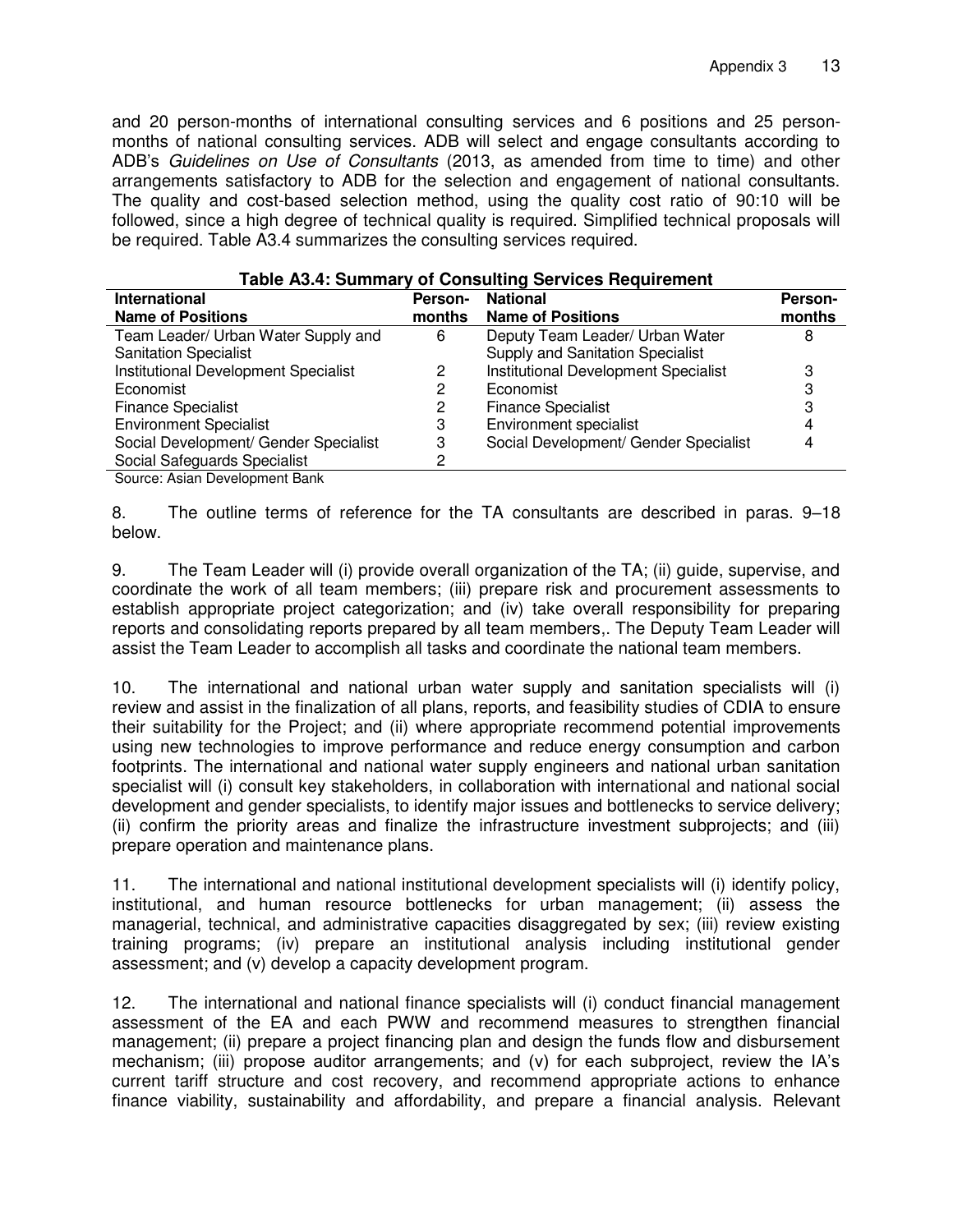guides and tools relevant to financial due diligence on ADB projects can be found at http://www.adb.org/projects/operations/financial-management-resources.

13. The international and national economists will (i) conduct socioeconomic surveys and prepare baseline data, in collaboration with international and national social development and gender specialists (ii) conduct a 'strength, weakness, opportunities and threats' SWOT analysis, and (iii) prepare economic analyses for individual project components and the project as a whole, following ADB's guidelines, including the opportunity cost of any land acquisition. In conducting the economic analysis, the 10 key areas of economic analysis will be covered as outlined in OM Section G1 and elaborated in 'Key Areas of Economic Analysis of Investment Projects-An Overview'. <sup>8</sup> In addition, reference will be made to the 'Economic Analysis of Water Supply Projects'<sup>9</sup> and the 'Cost-Benefit Analysis for Development: A Practical Guide'<sup>10</sup> in preparing the economic analysis for the subprojects.

14. The international and national environment specialists will (i) accomplish ADB's rapid environmental assessment (REA) and climate change checklists to support the Project's overall environmental categorization to be approved by ADB's Chief Compliance Officer; (ii) based on the approved categorization, prepare the required environmental assessment reports (e.g., IEE, EMP) for each urban area identifying direct, indirect, cumulative and induced impacts of the project as well as climate change and natural hazards considerations; (iii) undertake necessary activities in the preparation of the reports (e.g., fieldworks, public disclosure and/or stakeholders consultation); (iv) ensure that the environmental assessment reports conform to ADB's Safeguard Policy Statement 2009; (v) ensure that mitigating/enhancement measures identified in the IEEs/EMPs are integrated/incorporated into project design; and (vi) ensure EA/IA's compliance with applicable RGC national environmental requirements.

15. In addition, international and national environment specialists will (i) assess the institutional capacity of MIH and MPWT to prepare IEEs, and implement and monitor EMPs; (ii) design and incorporate environmental safeguard capacity building measures in the Project design; (iii) assess the gap between the country's environmental laws and regulations, and ADB's environmental safeguard requirements; (iv) prepare an EARF incorporating capacity building and environmental safeguard requirement gap-filling measures, as well as seek endorsement of MIH and MPWT; (v) prepare IEE(s) for one or two sample water supply subproject(s), and IEE(s) for one or two sample sanitation subproject(s).

16. The international national social development/gender specialists will conduct stakeholder analysis to inform social development action plans and project's social inclusion measures. The specialists will (i) conduct socioeconomic surveys, in collaboration with other specialists; (ii) review the Government policies and strategies for poverty reduction and gender development; (iii) conduct a public perception survey to identify public problems and development priorities; (iv) conduct a poverty, social, and gender analysis; (v) prepare a poverty reduction and social strategy; (vi) prepare a gender action plan and other social action plans; and (vii) prepare an SCS and the PP in collaboration with EA counterparts and relevant TA specialists.

17. The international and national social safeguards specialists will (i) review Government laws and regulations relevant to land acquisition and resettlement, and indigenous peoples/ethnic minorities; (ii) collect adequate data via surveys and consultations with affected

 $\overline{a}$ 8 http://www.adb.org/documents/key-areas-economic-analysis-investment-projects-overview.

<sup>9</sup> [http://lnadbg1.asiandevbank.org/edr0019p.nsf/webview?OpenView&Start=1&count=500.](http://lnadbg1.asiandevbank.org/edr0019p.nsf/webview?OpenView&Start=1&count=500)

<sup>&</sup>lt;sup>10</sup> http://www.adb.org/documents/cost-benefit-analysis-development-practical-guide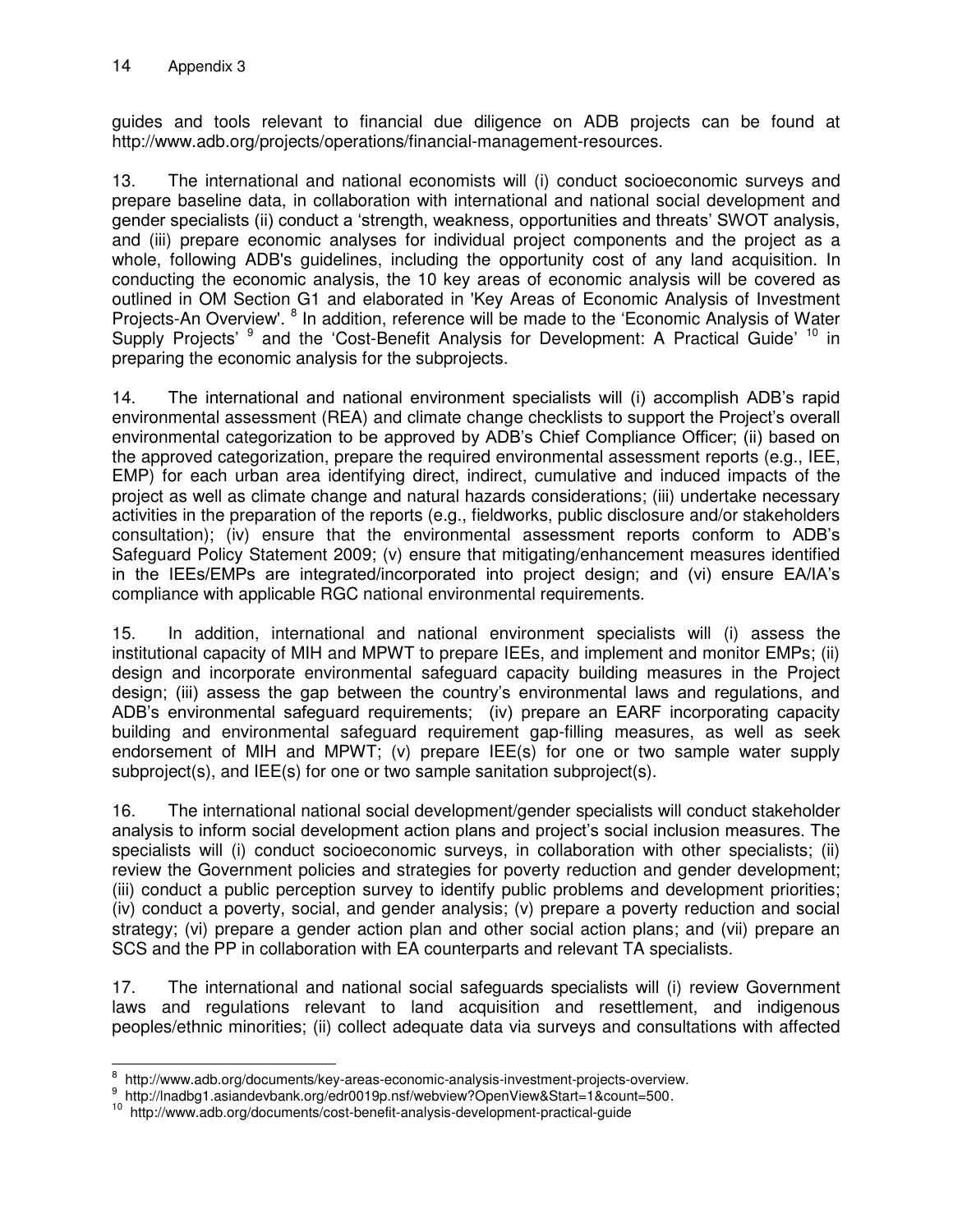households and other stakeholders to assess the project's land acquisition and resettlement impacts, as well as impacts on indigenous peoples and/or ethnic minorities; (iii) work closely with other TA consultants in disclosing project information and obtaining feedback from project stakeholders, especially project affected households (AHs); (iv) work closely with other TA consultants to ensure that AHs' feedback, including suggested mitigation measures, are integrated in project design; (v) confirm the presence of any indigenous peoples at the project locations, (vi) prepare resettlement plans (RPs) and indigenous peoples plans (IPPs), as required;<sup>11</sup> (vii) ensure that the resettlement framework, IPPF,  $RP(s)$ , and IPP(s) conform to ADB's Safeguards Policy Statement 2009; (viii) help the Government initiate a participatory process for RP and IPP preparation and disclosure; (ix) ensure the EA is aware of ADB social safeguards requirements; (x) assess the capacity of the responsible institutions to prepare, update, implement, and monitor RPs and IPPs, and propose capacity building and training programs as needed; and, (xi) prepare involuntary resettlement and indigenous peoples categorization forms and checklists.

18. Close coordination with the CDIA consultants engaged to undertake the feasibility studies and preliminary engineering will be essential and timing of deliverables for use by the PPTA consultants will be agreed between the two parties to ensure the efficient use of each consultants' inputs. Responsibility for this coordination will be for the two Team Leaders.

## **E. Implementation Arrangements**

19. The MIH and MPWT will be the two EAs, while the selected PWWs and provincial departments of PWT will be the IAs. The TA consultants will be based in Phnom Penh at a single project office. The project implementation units will provide temporary office space to the consultants when they travel to the field. The government will provide qualified counterpart staff, office administrative support services and logistics, and necessary data and reports. The EAs and ADB will be responsible for supervision of the quality of the TA work.

20. Disbursements under the TA will be done in accordance with the ADB's *Technical Assistance Disbursement Handbook* (May 2010, amended from time to time). The consultants may procure equipment through shopping according to ADB's *Procurement Guidelines* (2015, amended from time to time. The equipment procured will be transferred to the project management unit upon completion of the TA.

21. The TA is expected to commence on 1 March 2016 and be completed by 31 January 2017. The proposed TA processing and implementation schedule is listed in Table A3.5.

| Table A3.5: Proposed Technical Assistance Processing and implementation Schedule |
|----------------------------------------------------------------------------------|
|                                                                                  |
|                                                                                  |
|                                                                                  |
|                                                                                  |
|                                                                                  |
|                                                                                  |
|                                                                                  |

Financial closure (including loan start-up activities) 31 December 2017

#### **Table A3.5: Proposed Technical Assistance Processing and Implementation Schedule**

j <sup>11</sup> Social Safeguards Due Diligence Reports (DDRs) will be prepared for subprojects that do not have any involuntary resettlement and/or indigenous peoples impacts.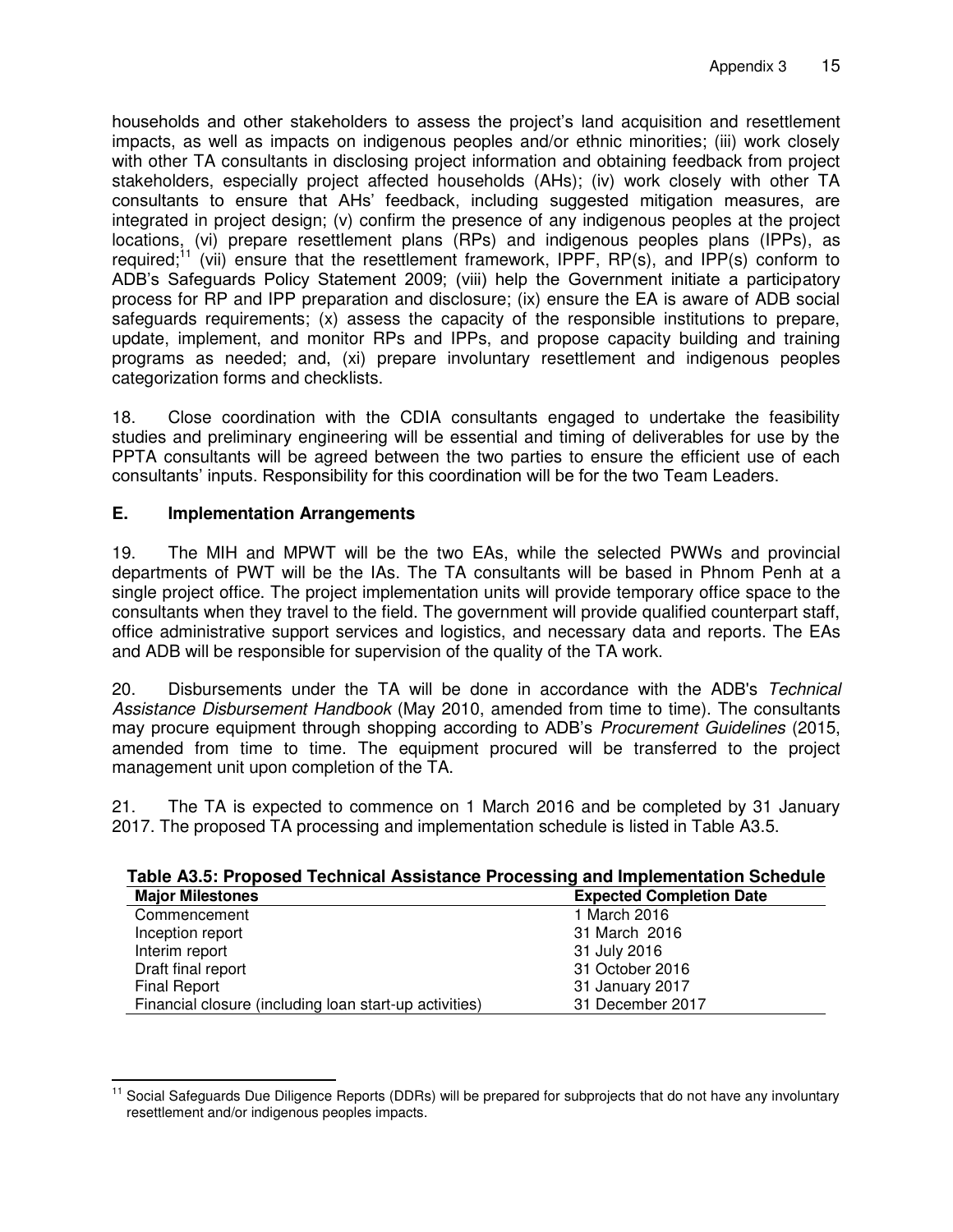# **ATTACHMENT A**

#### **OUTLINE TERMS OF REFERENCE CONSULTING SERVICES THROUGH CDIA FOR FEASIBILITY STUDIES AND PRELIMINARY ENGINEERING**

#### **A. Consulting Services**

1. All consultants will be engaged through a firm(s). The TA will require 4 positions and 16 person-months of international consulting services and 10 positions and 50 person-months of national consulting services. ADB/CDIA will select and engage consultants according to ADB's *Guidelines on Use of Consultants* (2013, as amended from time to time) and other arrangements satisfactory to ADB for the selection and engagement of national consultants. The quality and cost-based selection method, using the quality cost ratio of 90:10 will be followed, since a high degree of technical quality is required. Short-technical proposals will be required.

| rapic AJ.0. Julillial y Or Consulting Jervices Regulierient |                |                                                |                |
|-------------------------------------------------------------|----------------|------------------------------------------------|----------------|
| <b>International</b>                                        | <b>Person-</b> | <b>National</b>                                | <b>Person-</b> |
| <b>Name of Positions</b>                                    | months         | <b>Name of Positions</b>                       | months         |
| Team Leader/ Urban Water Supply                             |                | Deputy Team Leader/ Urban Water                | 9              |
| Engineer                                                    |                | Supply and Sanitation Specialist               |                |
| Urban Drainage and Sanitation Engineer                      | 5              | Urban Water Supply Engineer                    | 6              |
| Electro-Mechanical Engineer                                 |                | <b>Urban Sanitation Engineer</b>               | 6              |
| <b>Procurement Specialist</b>                               | 2              | <b>Structural Engineer</b>                     |                |
|                                                             |                | <b>Mechanical Engineer</b>                     |                |
|                                                             |                | <b>Electrical Engineer</b>                     |                |
|                                                             |                | <b>Costing Engineer/Procurement Specialist</b> | 4              |
|                                                             |                | Senior Surveyor                                |                |
|                                                             |                | <b>CAD Technicians (2 positions)</b>           |                |

## **Table A3.6: Summary of Consulting Services Requirement**

Source: Asian Development Bank

2. The consultants will conduct a rapid assessment (including cost estimates) of the needs for about nine towns, as agreed with ADB and the Ministry of Industry and Handicraft (MIH), responsible for urban water supply, and the Ministry of Public Works and Transport (MPWT), responsible for urban sanitation. Based on the results of the rapid assessments, a number of towns will be selected for feasibility study and preliminary design. The preliminary list of project towns and proposed focus is included Table A3.1 in the main text, and final selection of towns will be based on detailed selection criteria, which will include such items as (i) compatibility with ADB's Water Operation Plan; (ii) compatibility with ongoing and planned ADB urban development projects; (iii) willingness and readiness of project towns to participate; (iv) provision/expansion of both water supply and sanitation services; and (v) financial and operational sustainability of the infrastructure and services.

3. The outline terms of reference for the consultants are described in paras. 4–10 below.

4. The Team Leader (TL) will (i) provide overall organization and management of the Team and for data collection and analysis, feasibility studies, preliminary engineering design, and sample bidding/procurement documents; (ii) guide, supervise, and coordinate the work of all team members; and (iii) take overall responsibility for preparing reports and consolidating reports prepared by all team members. The Deputy Team Leader (DTL) will assist the TL to accomplish all tasks and coordinate the national team members.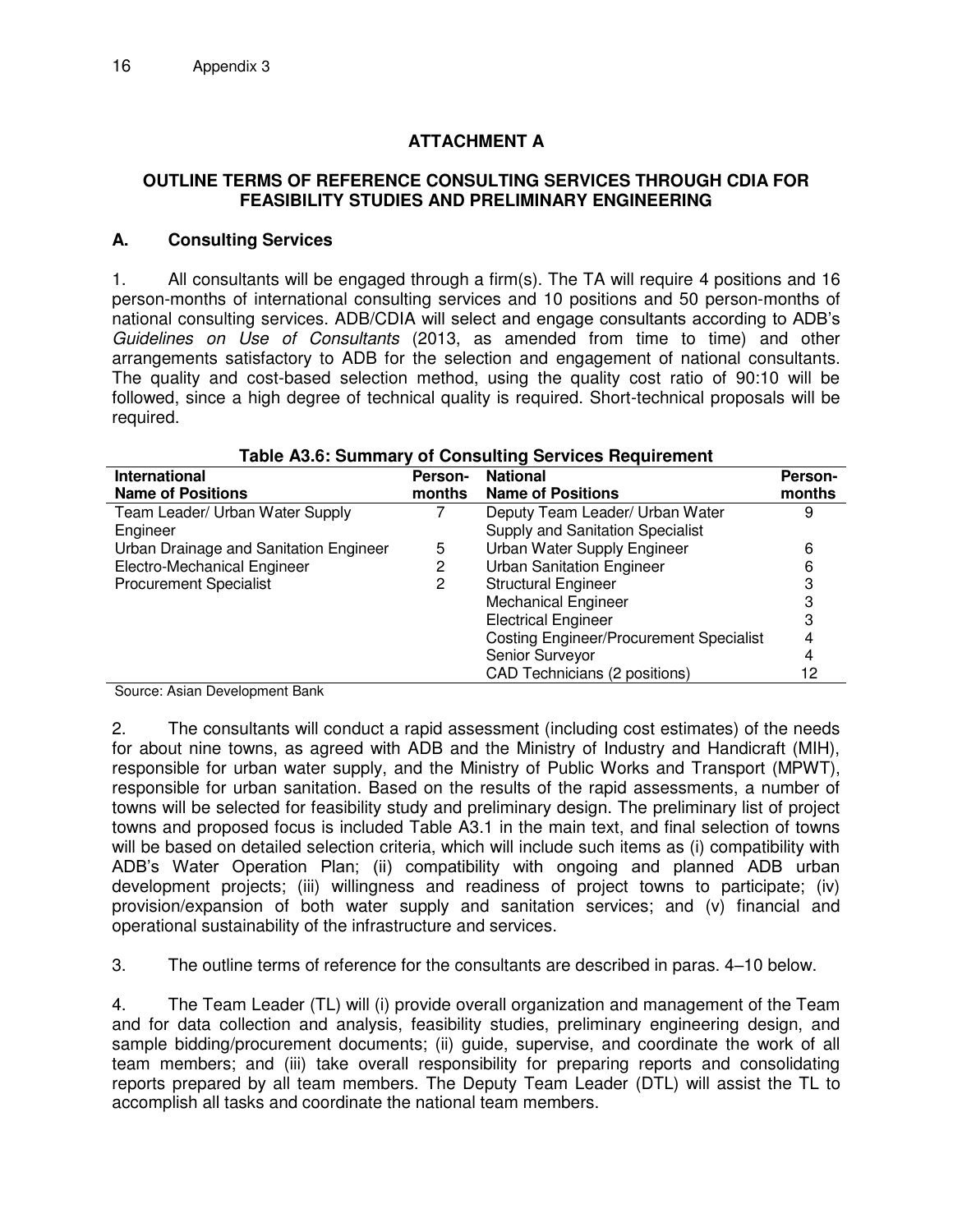5. The TL and DTL, in their roles as urban water supply engineers, will take an active role in supporting the national Water Supply Engineer in the development of the rapid assessments, water supply subproject solutions, and preparation of the feasibility studies and preliminary engineering designs. The TL will utilize his/her experience to recommend appropriate technical solutions and innovative technologies, where appropriate, to improve performance, reduce energy consumption and carbon footprints, and provide cost-effective operation and maintenance. A roadmap for short, medium, and long-term interventions for water supply development is required.

6. The international Urban Drainage and Sanitation Engineer, supported by the DTL and national Urban Sanitation Specialist will prepare detailed criteria for selection of the towns and assist with the rapid assessment, develop subproject solutions, prepare feasibility studies, and prepare preliminary engineering designs for the sanitation subprojects. Utilizing his/her experience, the international expert will recommend appropriate technical solutions and innovative technologies, where appropriate, to improve performance, reduce energy consumption and carbon footprints, and reduce pollution of local watercourses. Consideration of appropriate solutions using septage management, sewerage, and decentralized sewerage or a combination of these is required, together with a sanitation roadmap for future development. Proposed operation and maintenance of the subprojects should be minimized and reflect local capabilities and conditions.

7. The International Electro-Mechanical Engineer and national Electrical and Mechanical Engineers will work together with the water supply and sanitation engineers/specialists to support the development of the subprojects for water supply and sanitation. In particular, the use of appropriate technologies to enhance performance and reduce energy consumption is required, married to cost effective and simple operation and maintenance to suit local conditions.

8. The international and national Procurement Specialists will prepare draft procurements documents for selected projects for international and national competitive bidding for works and for goods and services, as needed, in accordance with ADB's standard bidding documents and procedures. The national specialist will also prepare detailed cost estimates for all subprojects based on previous recent projects and knowledge of local contractors pricing. The international specialist with review the cost estimates and other documents prepared accordingly. Both specialists will need to work closely with the engineers to ensure compatibility of scope.

9. The national Surveyor will report to the international water supply and sanitation engineers and prepare all necessary survey documents and scope based on discussions with the engineers. The Surveyor will also supervise/oversee the surveys and coordinate with the CAD technicians on any drawings, formats, and electronic files to be produced by the survey contractors.

10. Close coordination with the PPTA consultants engaged on the various due diligence work will be essential and timing of deliverables for use by the PPTA consultants will be agreed between the two parties to ensure the efficient use of each consultants' inputs. Responsibility for this coordination will be for the two Team Leaders.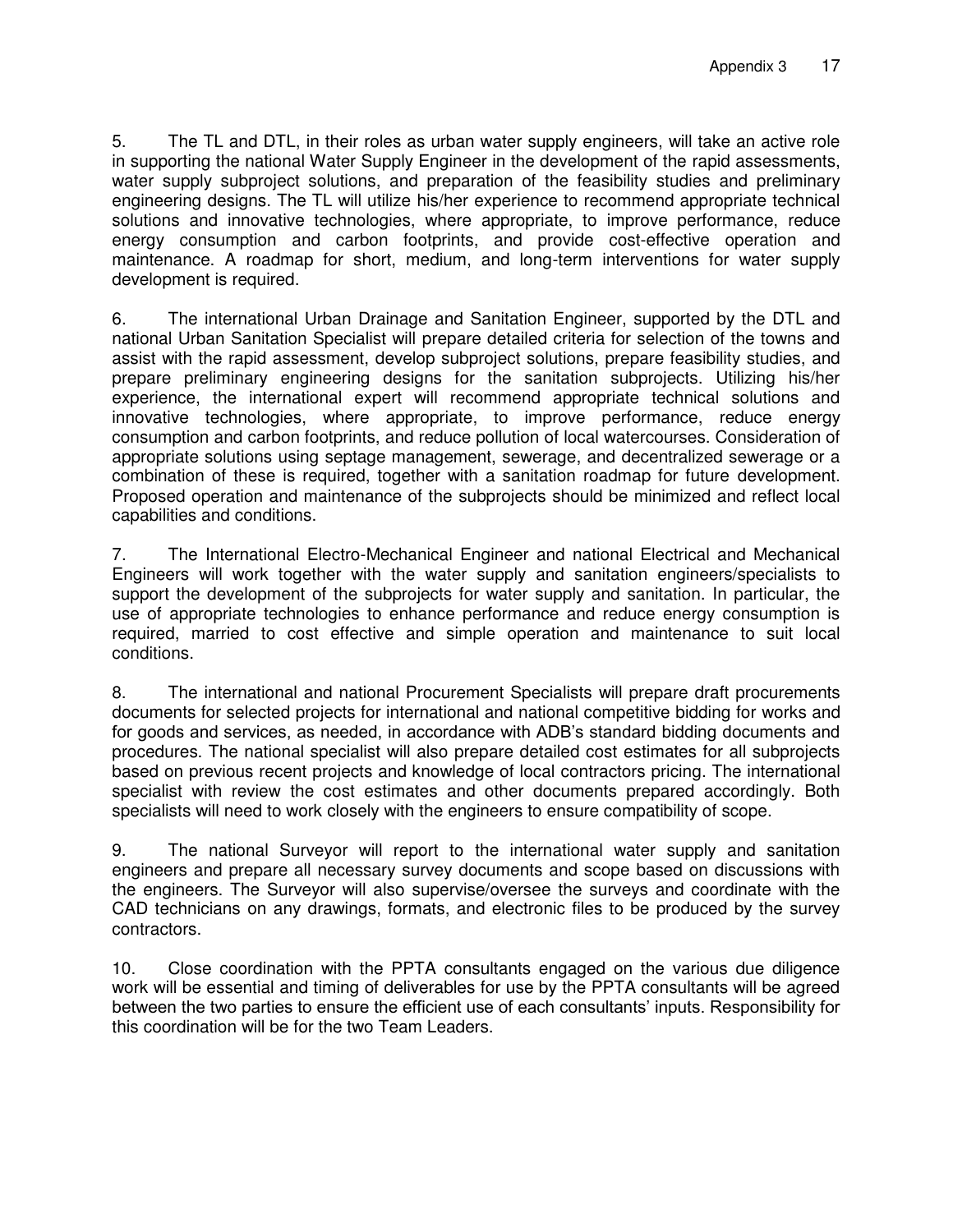#### **B. Cost Estimate and Proposed Financing Arrangement**

11. The CDIA TA is estimated to cost \$700,000 equivalent financed on a grant basis to finance technical feasibility studies and preliminary engineering design for the selected towns. The Government, provinces, and towns will provide 20% in-kind contributions including office space, where available, and counterpart staff. The Government was advised that approval of the TA does not commit ADB to finance any ensuing project. The detailed cost estimate is presented in Table A3.7.

**Table A3.7: Cost Estimates and Financing Plan for CDIA Component** 

| 'NUU<br>Ж. |  |
|------------|--|
|------------|--|

| Item                             |                      |                                                                                                                 | <b>Total Cost</b> |
|----------------------------------|----------------------|-----------------------------------------------------------------------------------------------------------------|-------------------|
| А.                               | <b>ADB Financing</b> |                                                                                                                 |                   |
|                                  | 1.                   | Consultants                                                                                                     |                   |
|                                  |                      | Remuneration and per diem<br>a.                                                                                 |                   |
|                                  |                      | International consultants (16 person-months)                                                                    | 343.0             |
|                                  |                      | ii.<br>National consultants (50 person-months)                                                                  | 164.0             |
|                                  |                      | b.<br>International and local travel                                                                            | 20.0              |
| Reports and communications<br>c. |                      | 5.0                                                                                                             |                   |
|                                  | 2.                   | Equipment (computer, printer, etc.) <sup>a</sup>                                                                | 15.0              |
|                                  | 3.                   | Workshops, training, seminars, and conferences <sup>b</sup>                                                     |                   |
|                                  |                      | Facilitators<br>a.                                                                                              | 4.0               |
|                                  |                      | Workshops/training<br>b.                                                                                        | 14.0              |
|                                  | 4.                   | Vehicles <sup>c</sup>                                                                                           | 16.0              |
|                                  | 5.                   | Surveys and investigations                                                                                      | 60.0              |
|                                  | 6.                   | Miscellaneous administration and support costs                                                                  | 20.0              |
|                                  | 7.                   | Contingencies                                                                                                   | 39.0              |
|                                  |                      | Total<br>Technical Assistance Supervising Units need to report equipment purchased under TA budget to OAS Asset | 700.0             |

 Technical Assistance Supervising Units need to report equipment purchased under TA budget to OAS Asset Management and Commercial Services in compliance with AO 4.02, Appendix 2, paragraphs 1.5 and 1.6. All equipment procured under the PPTA will be turned over to the EA upon completion of the PPTA, which will include the following:

|                                                                                                            | $\tau_{\text{ype}}$                                                                  |                             | Quantity               | Cost |
|------------------------------------------------------------------------------------------------------------|--------------------------------------------------------------------------------------|-----------------------------|------------------------|------|
|                                                                                                            | Desktop and laptop computers with software (including CAD), 1 color laser printer, 1 | set                         | \$15,000               |      |
|                                                                                                            | black and white laser printer, 1 color A1 plotter,1 photocopy machine, and office    |                             |                        |      |
|                                                                                                            | furniture.                                                                           |                             |                        |      |
| b.<br>Workshops, training, seminars, and conferences will be prepared and conducted by the TA consultants. |                                                                                      |                             |                        |      |
|                                                                                                            | Purpose                                                                              | Venue                       |                        |      |
|                                                                                                            | Inception, interim, and final workshops                                              | Government Offices or hotel |                        |      |
| C                                                                                                          | Vehicle (no ministry vehicles available)                                             |                             |                        |      |
|                                                                                                            |                                                                                      |                             | Expected length of use |      |
|                                                                                                            | .<br>.<br>$\cdots$                                                                   | .<br>.                      |                        |      |

| Vehicle hire for consultants use for fieldwork (multiple locations) and liaison purpose | 8 vehicle months Source: Asian Development Bank estimates

#### **E. Implementation Arrangements**

12. The MIH and MPWT will be the two EAs, while the selected PWWs and provincial departments of PWT will be the IAs. The consultants will be based in Phnom Penh at a single project office, which may be shared with the PPTA consultants. The project implementation units will provide temporary office space to the consultants when they travel to the field. The government will provide qualified counterpart staff, office administrative support services and logistics, and necessary data and reports. The EAs and ADB will be responsible for supervision of the quality of the TA work.